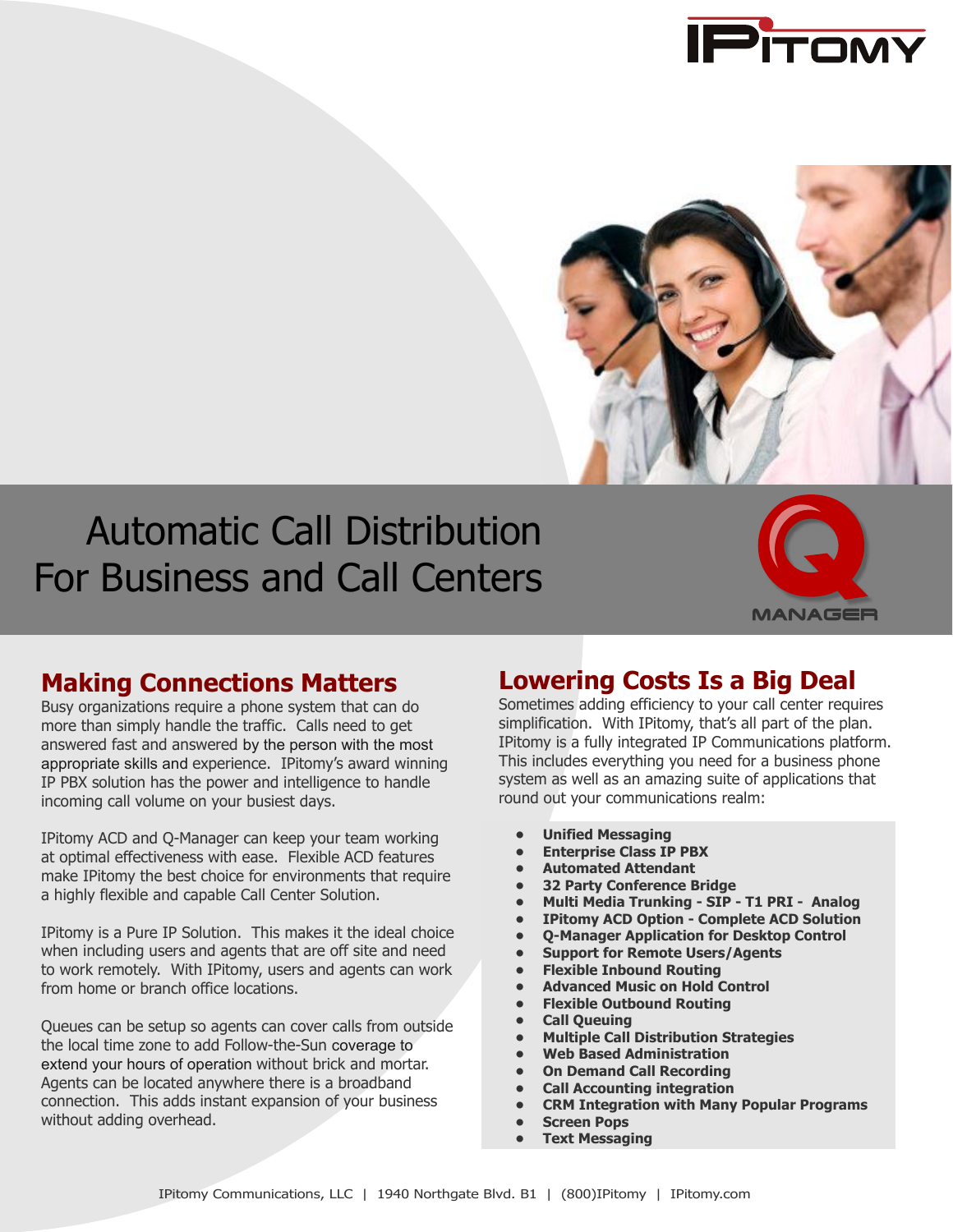

### **Q-Manager A Power Tool For Your Company**

IPitomy's powerful ACD solution provides incredible capabilities to get your customers connected to the right agent fast.

Agents and Supervisors get the big picture when using Q-Manager. Q-Manager provides insight into all queued calls and agent status. All User and Agent Status is encapsulated in a small panel that provides lots of information about the user/agent at a glance. This avoids cumbersome additional screens for displaying information. Displaying all user/agent status in a single panel leaves more room on the screen to get the big picture without complicating training.

Q-Manager can display many more calls in a smaller space than most competitors products while displaying much more information. The screen below displays the status of 28 Agents at a glance. Panels can be resized to suit users preference.



**Agent pause Status (Red when Paused)**

**Status**



### **Bring Power to Each Call With Call Control Buttons**

Each call displayed contains Caller ID Information, call duration, Call Tracking Codes and Call Control Buttons. Just click on the button to execute the action. Since the buttons are displayed on each call, training is simplified and mistakes are all but eliminated.



### **Text Messaging Adds Another Dimension**

Supervisors can text with agents offering advice and coaching while listening to the call. Private corporate text messaging extends to all users; even mobile phones. Whisper to agents as well as record the call for training. later.



#### **IPitomy Q-Manager Desktop Management Screen**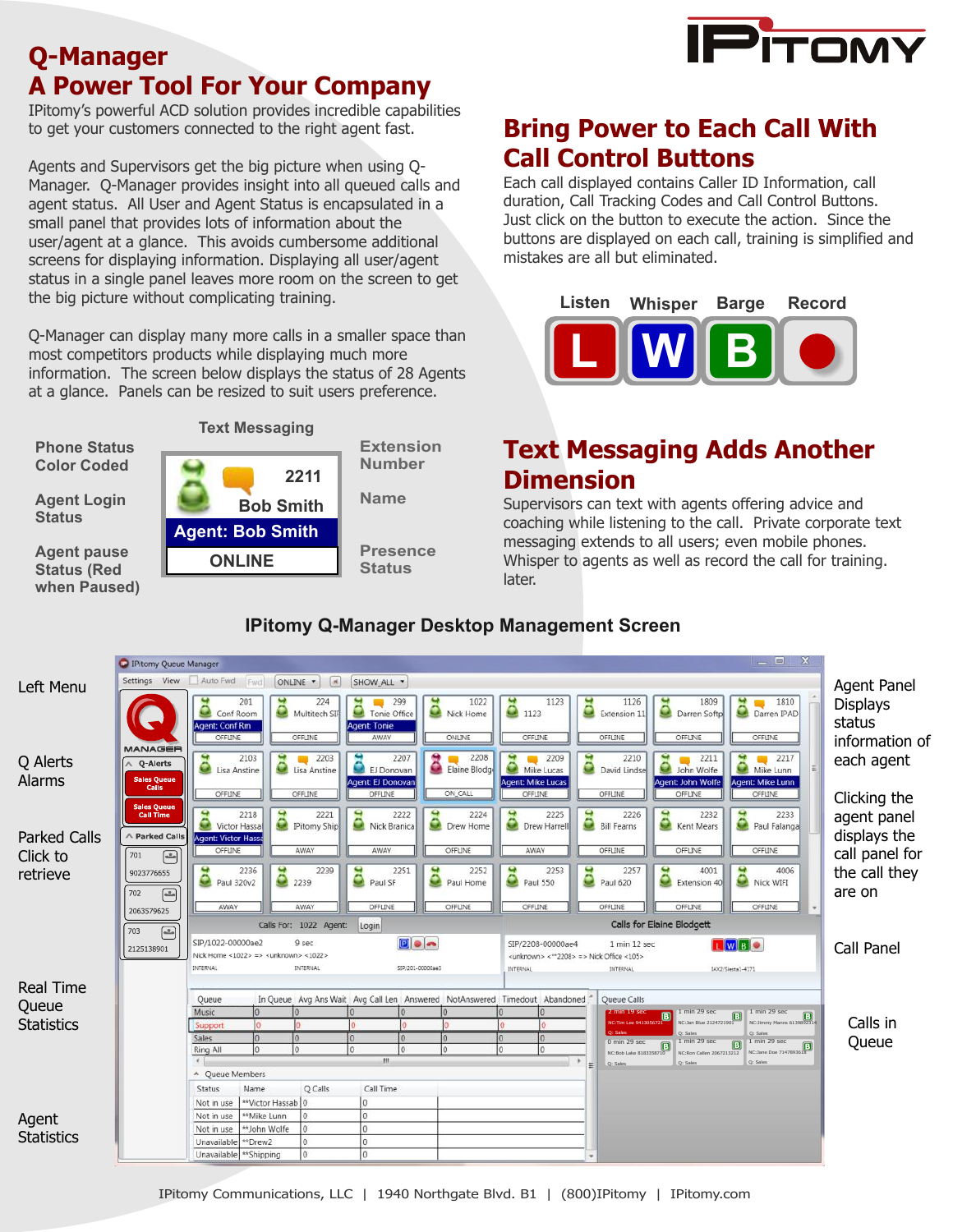

## **See All Calls In Queue**

When calls are in Queue, an amazing amount of data is displayed on each Queued Call Panel. Time in Queue, Caller ID name and number, dialed number code and queue code are all displayed. Each Call Panel also has a Barge Button to easily pick up the call out of the queue.

## **Sound The Alarm With Queue Alerts**

Q-Manager displays all the calls in Queue and can be configured to set thresholds that will trigger an alarm condition. The Queue Call Panel will turn red indicating an alarm condition. An optional audible tone will be played over the PC speakers until the condition is cleared. Alarms are configured in the IP PBX administration interface.

### **Drag and Drop Queue Calls**

Agents can rescue calls in the queue by clicking the Barge button. Managers can drag calls from the Queue to any Agent. This allows managers to identify VIP calls and escalate their service level if required.

### **One Click to Park calls**

Agents can click on the park button to instantly park a call. Once the call is parked, the call is displayed in the left menu with the Caller ID.

Parked calls can be retrieved by clicking the park pickup icon on the parked call panel. Calls can also be retrieved from any IPitomy phone by selecting the Park Pickup key on the telephone.

### **Who is on a Call With Whom**

By selecting the User/Agent Panel the call will be displayed in the Call Display Screen. When selected, the Caller Panel displays the call information and the call control buttons. The call control buttons allow the manager to listen, Whisper, Pickup the call and Record the call; all with one click.

### **Real Time Statistics**

Get real time statistics on your teams performance. The results are updated throughout the day on the Q-Manager screen so supervisors can keep up on the critical information to keep your operation profitable.

Selecting a Queue from the list of Queues displays individual agent statistics in the Queue as well as a scorecard for the entire queue.

Queue statistics can also be displayed in a web based display on agent desktops or a wall mounted monitor.

#### **Queue Calls**





 $\sim$   $\sim$   $\sim$   $\sim$   $\sim$   $\sim$   $\sim$ 

 $\mathbf{1}$ 

 $\overline{2}$ 

 $\mathbf{0}$ 

 $\mathbf{1}$ 

SIP / 2236

Inbound

Sales

VIP

Support

Website

| " Queue Members       |             |         |           |
|-----------------------|-------------|---------|-----------|
| Status                | Name        | Q Calls | Call Time |
| In Use                | *John Allen | 23      | 487       |
| In Use                | Mary Smith  | 18      | 329       |
| In Use                | *Derek lee  | 21      | 345       |
| In Use                | *Tom Jones  | 32      | 490       |
| Unavailable   Pam Ort |             | 20      | 340       |
| In Use                | *Jane Doe   | 26      | 442       |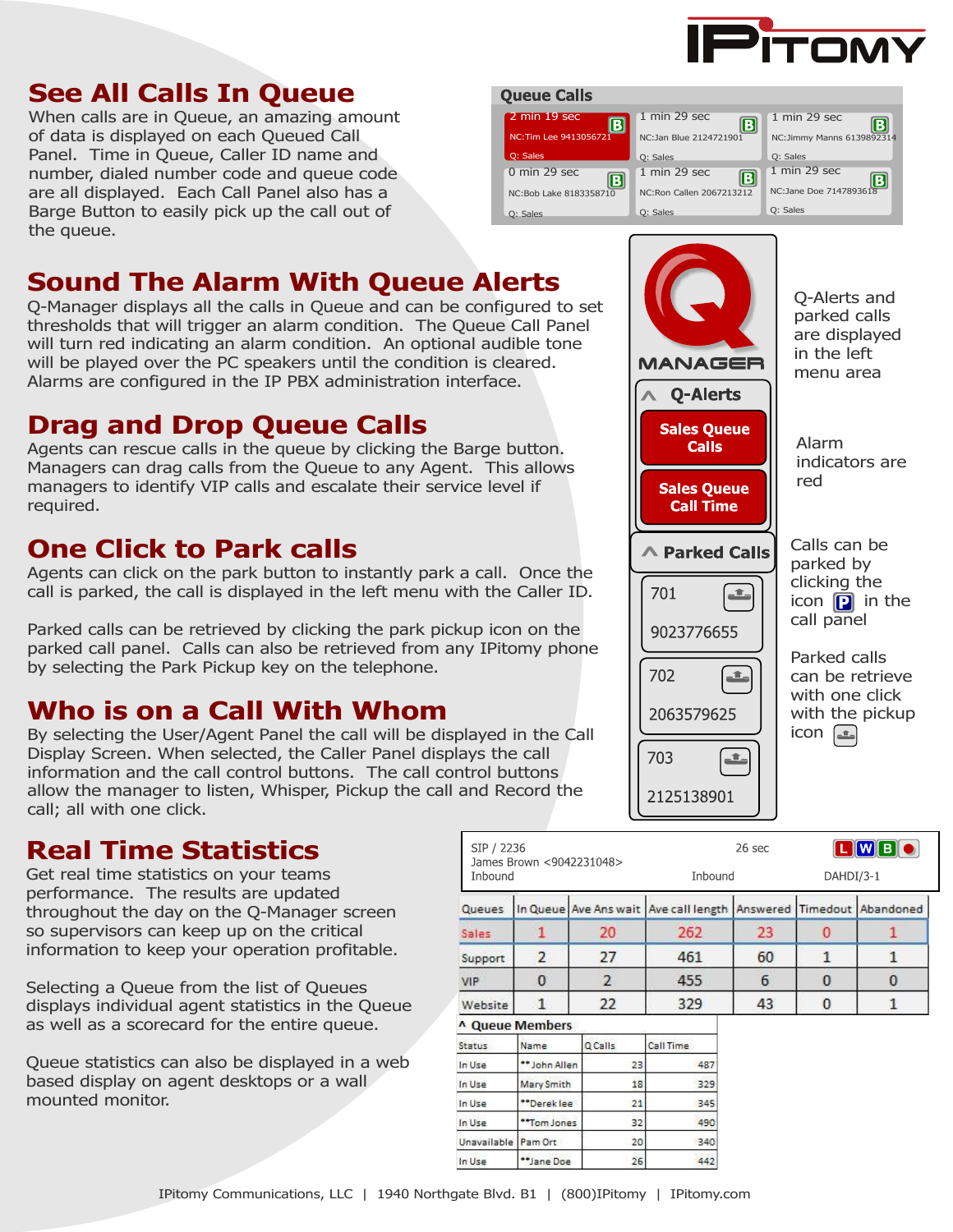

### **Connecting to the Right Agent is Critical**

Routing inbound calls is important in any call coverage scenario. IPitomy offers multiple options to increase flexibility and assure precision call delivery. The precision call route starts at the DID level. Inbound DID's can be labeled so the campaign information is displayed along with the caller id. This not only tracks important inbound information that can be related to expensive marketing campaigns, but provides a visual element for agents to pounce on VIP calls the second they appear in the Queue.

In addition to the routing options, agents can be prioritized to receive mainly calls for their expertise. Certain agents can be pulled in to answer calls if they are available when an alternate queue is busy. Creating a skills based routing scenario is easy with just a few mouse clicks to set up which agents will be answering calls first in a particular queue.

Calls can be distributed using any of the 5 available call distribution strategies:

- Ring All
- Fewest calls
- Round Robin
- Random
- Least Recent
- Round Robin With Memory
- **Routing In and Out of Queues**

When there are no agents logged in or the Queue is full, flexible options exists on where the calls that are routed to the queue will go. They can overflow to another queue, go to Voice Mail, Automated Attendant or simply say goodbye.

### **Delivering the message While in Queue**

While callers wait in Queue, a distinct message can be played to the caller on a per queue basis or per inbound route basis. When a caller in queue is waiting, the caller can be informed of where they are in line and estimated hold time. Callers can dial 0 for a live operator if allowed. You never get a second chance to make a first impression. IPitomy delivers Message on Hold flexibility that will add the professional touch to your operation; either large or small.

### **Inbound Route Exclusive Music/Message on Hold**

When a caller calls into a specific DID, the call can be set so that only the message and music appropriate to that caller will be played for the duration of that call regardless of which queue they are in or which agent or user is handling the call. This feature allows you to leverage your advertising and on-line marketing dollars by supporting your campaign in print, on-line and on the call.

### **Big ACD at an ALL-In-One Price**

IPitomy's ACD includes all of the features you would expect in an Enterprise Class Communication system.

- Programmable Wrap Up Time
- **Screen Pops**
- Agent Statistics
- Agent Pause
- Presence Management
- Text Messaging
- Mobile Phone Integration
- Last Calls List
- Pop Up Abandoned Calls List
- Recorded Announcements
- Remote Users and Agents
- Call Recording
- All Call Recording
- Rescue Queue Calls
- Message/Music on Hold
- Easy to Use Display

### **Power Tools Designed for Your Success**

IPitomy ACD has an extremely powerful set of features. Not only are the tools powerful, but special care has been taken to add smart and intuitive design to display massive amounts of information in an amazingly small space. What this means for you is more efficiency and less training for your agents.

With all of the data required to run an efficient call center contained on the Q-manager screen, you can manage more and worry less!